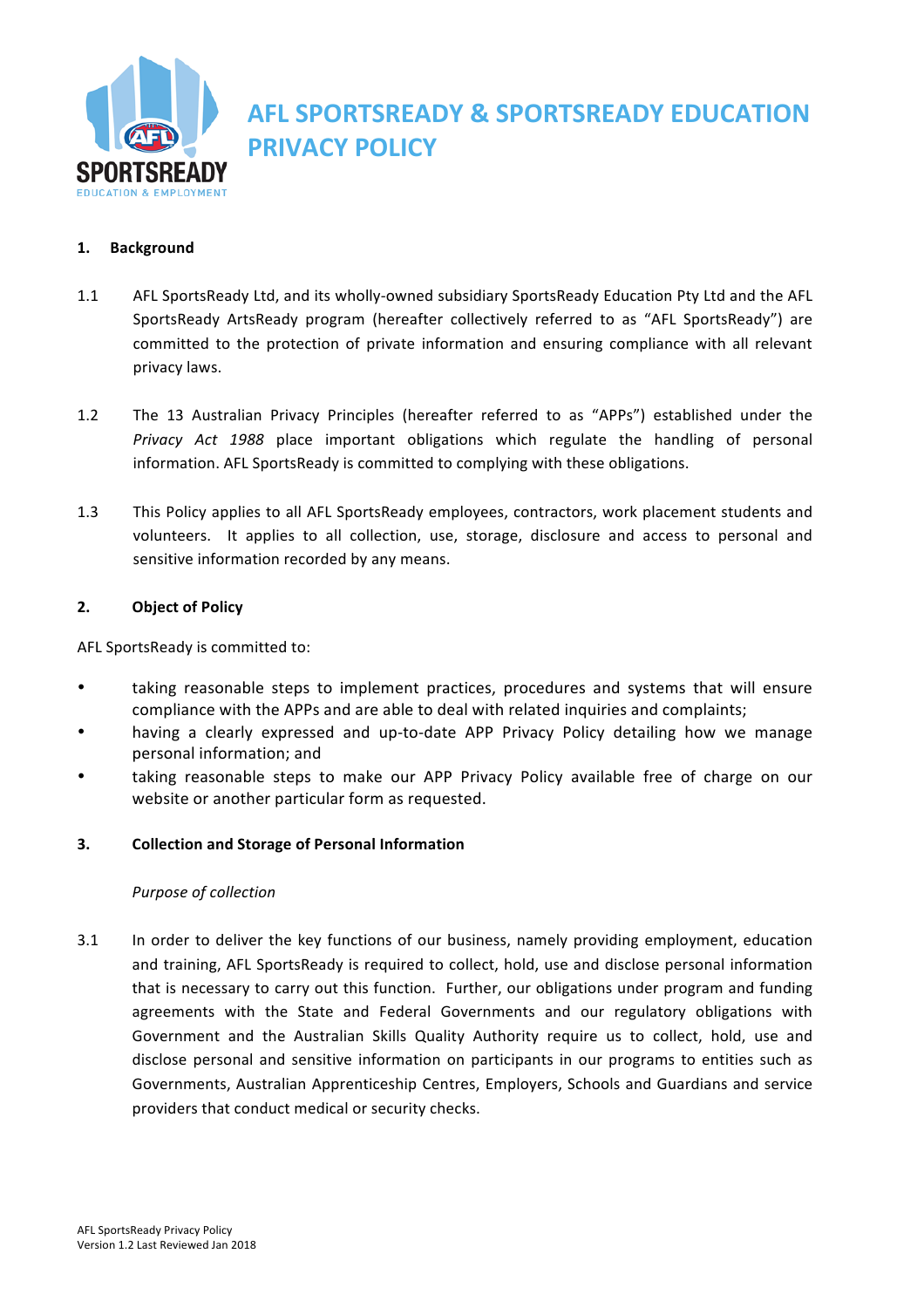## *Information that may be collected by us*

- 3.2 Personal information collected by us may include information such as
	- Contact details such as name, address (current and/or previous), e-mail and phone number;
	- Personal details such as gender, demographic information, date of birth, educational history, driver's license status, bank account details, employment history; and
	- Academic performance details such as admissions, attendance, enrolment, progression, assessment or misconduct; and
	- Employment details

# We may also collect sensitive information such as:

- Identity details;
- Complaint details;
- Welfare issues;
- Disability status;
- Indigenous status or cultural background;
- Background checks.

## *How we collect information*

- 3.3 Information is primarily collected through directly from you through circumstances such as:
	- when you apply for on enroll in a qualification with SportsReady Education;
	- when you apply to us for employment;
	- when you hire a trainee from us:
	- when you contact us seeking information;
	- the delivery of our services; and
	- our own records of how and when you use our various services.
- 3.4 Information may be collected from third parties such as State and Federal Government Departments, Australian Apprenticeship Centres, police or health organisations (for criminal, Working With Children or medical checks) previous employers or organisations you have dealt with in the past and volunteered by you as a reference for the purposes of employment as is reasonably necessary.
- 3.5 Information may be collected, held and used for the purposes of delivering our various services, including but not limited to:
	- providing support, advice and tailored employment solutions to employers;
	- delivering education;
	- delivering support, training and services for young people.
- 3.6 Where reasonable and practicable to do so we will collect personal information directly only from a person or their authorised representatives.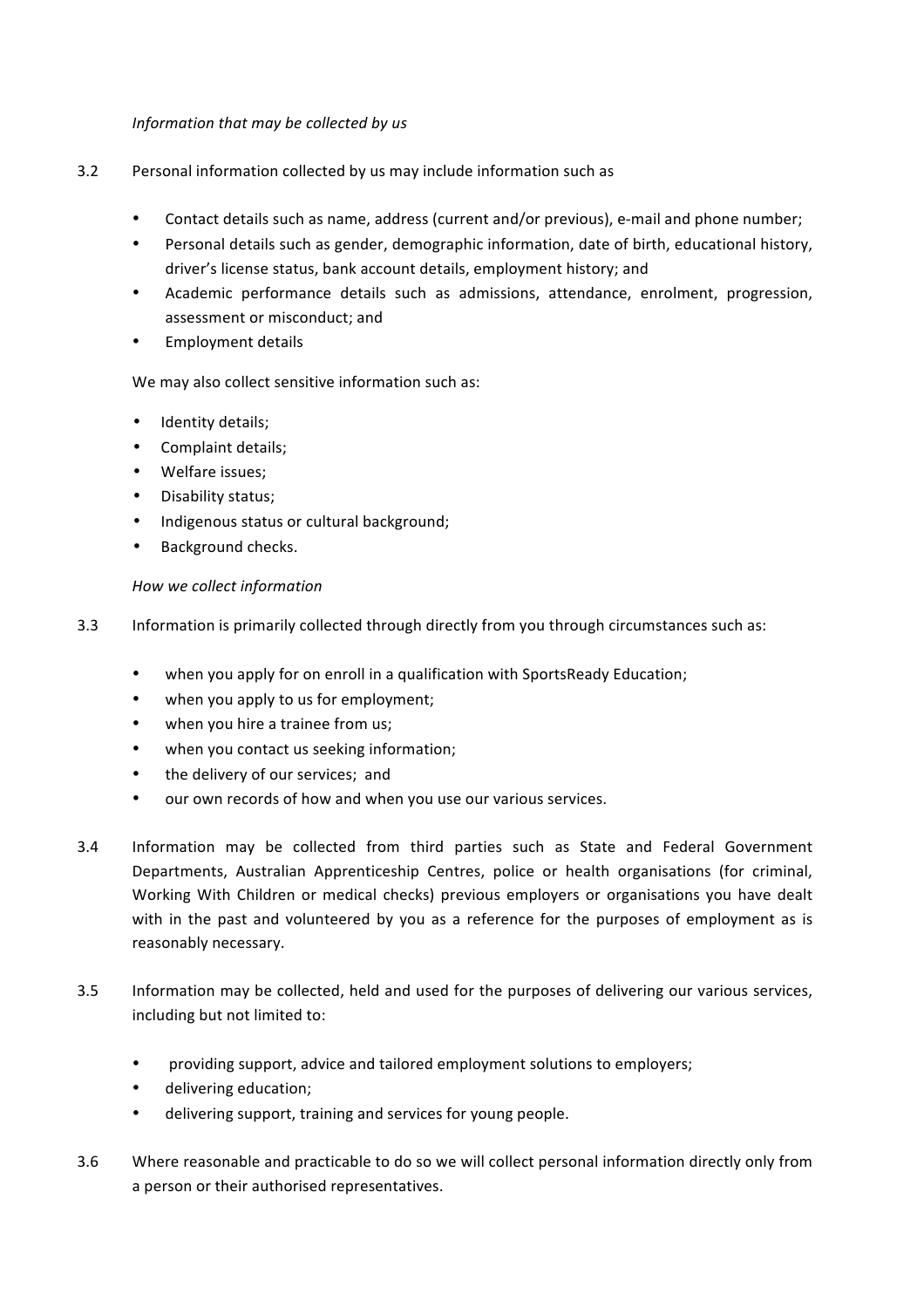# *The security of your personal information*

- 3.6 We place a high priority on the security of your personal information:
	- Information is primarily held on password-protected programs, namely the 'JobReady' Database and Microsoft Outlook.
	- Access is only by authorised users and is limited to those who are required to access personal information as part of their role.
	- Virus protection and back-up systems are in place and servers are kept in a secure area.
	- Hard copy files exist in relation to trainee and student information and host employer contact details. These are stored in lockable filing cabinets. Access is only by authorised users.
	- Staff accessing personal information must agree to, and abide by, a confidentiality and privacy agreement.
	- Documents are archived in a secure storage facility and document destruction occurs when statutory time limits permit. Destruction is undertaken by a secure shredding service.

# **4.** Sensitive Information

- 4.1 Sensitive information may include information or an opinion about a person's racial or ethnic origin, political opinions or membership of political association, religious beliefs, sexual preference or practices, membership of trade union or professional association, criminal record or health information.
- 4.2 AFL SportsReady will only collect, use or disclose sensitive information about a person if:
	- The person consents to the collection and if it is reasonably necessary for one or more of our functions or activities:
	- The collection is required or specifically authorized by law;
	- The collection is required for the purpose of a background check, including a Working With Children Check or Working with Vulnerable People Check;
	- The collection is necessary to prevent or lessen a serious and imminent threat to the life or health of any individual, or to public health or safety;
	- We reasonably believe that the collection, use or disclosure is reasonably necessary to assist to locate a missing person;
	- Where the subject of the information is physically or legally incapable of giving consent;
	- The collection, use or disclosure is reasonably necessary for the purposes of a confidential alternative dispute resolution process;
	- The collection is necessary for the establishment, exercise or defence of a legal claim; and
	- We have reason to suspect that unlawful activity, or misconduct of a serious nature, that relates to AFL SportsReady's functions or activities has been, is being or may be engaged in and it reasonably believes that the collection, use or disclosure is necessary in order for the entity to take appropriate action in relation to the matter.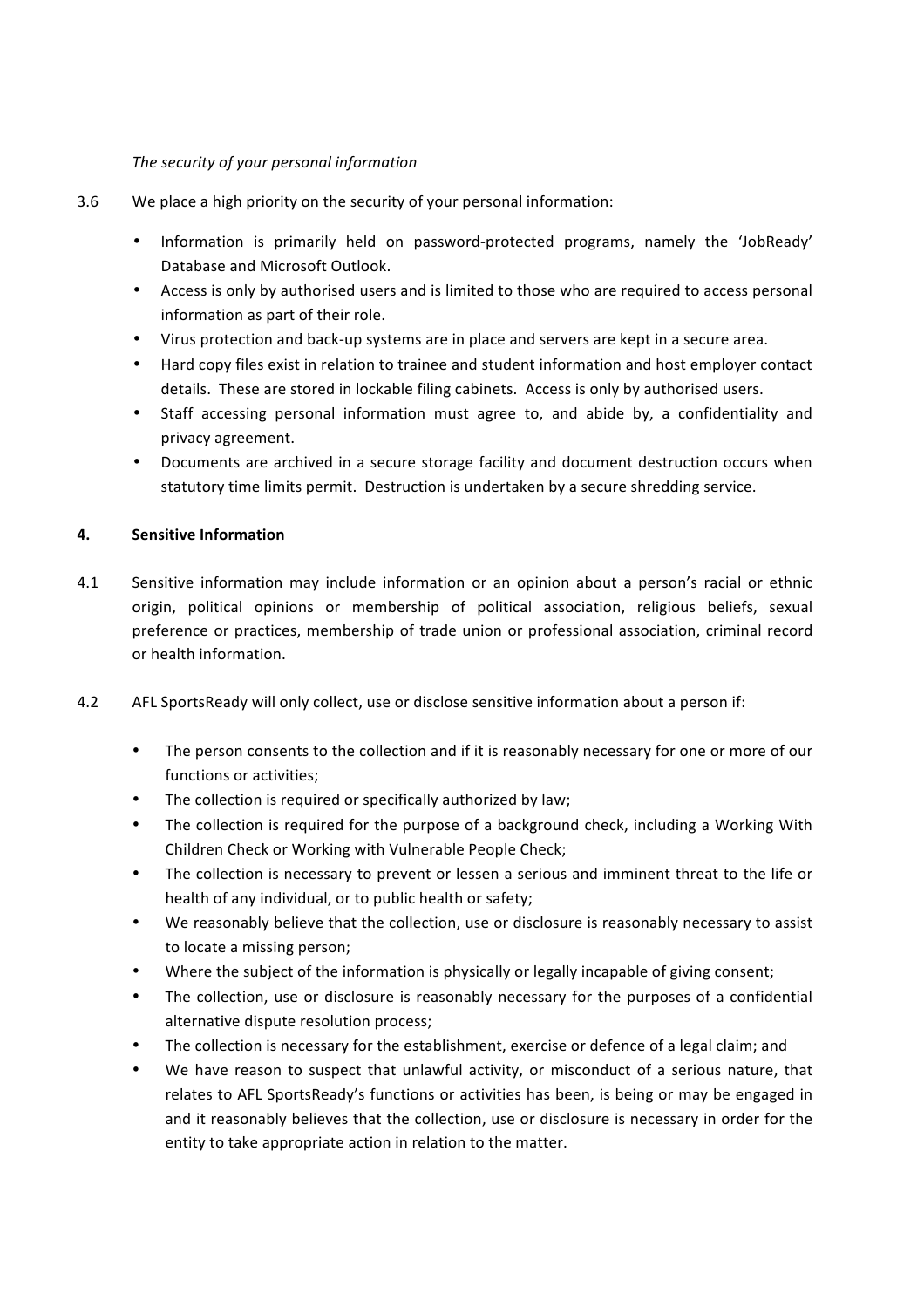# **5. Collection of Information**

- 5.2 AFL SportsReady will only collect personal information if that information is reasonably necessary for one or more of our functions or activities.
- 5.3 Personal information will only be collected by lawful means and not in an unreasonably intrusive way or through the use of unfair coercion.
- 5.4 Personal information will be primarily collected only from that person.
- 5.5 Personal information will be collected directly from that person unless that person consents to the collection of the information from someone other than themselves, or if AFL SportsReady is required or authorized by or under an Australian law, or a court/tribunal order, to collect the information from someone other than the individual.

# **6. Notice of Collection**

- 6.1 At, before or as soon as practicable after AFL SportsReady collects personal information it will take reasonable steps to notify or otherwise ensure that the person is aware:
	- Of the identity and contact details of AFL SportsReady;
	- That AFL SportsReady has collected the information and the circumstances of that collection if the information is collected from someone other than the person or if the person may not be aware that AFL SportsReady has collected the information:
	- If the collection of information is required or authorized by or under Australian law or a court/tribunal order;
	- The purposes for which AFL SportsReady collects the information;
	- Any consequences associated if all or some personal information is not collected by AFL SportsReady;
	- Other organizations or persons to which the information is usually disclosed;
	- Details of the existence of this Privacy Policy and information regarding the rights of a person to access and seek to correct personal information;
	- Details of the complaint procedure in relation to this Policy and how we may deal with it; and
	- If AFL SportsReady is likely to disclose the personal information to overseas recipients, the countries in which such recipients are likely to be located if it is practicable to specify those countries in the notification or to otherwise make the individual aware of them.
- 6.2 If personal information is collected from someone other than the person as described in paragraph 5.4 and/or 5.5, we will take all reasonable steps to ensure that the person is made aware of the matters listed above unless that making the individual aware of the matters would pose a serious threat to the life or health of any individual.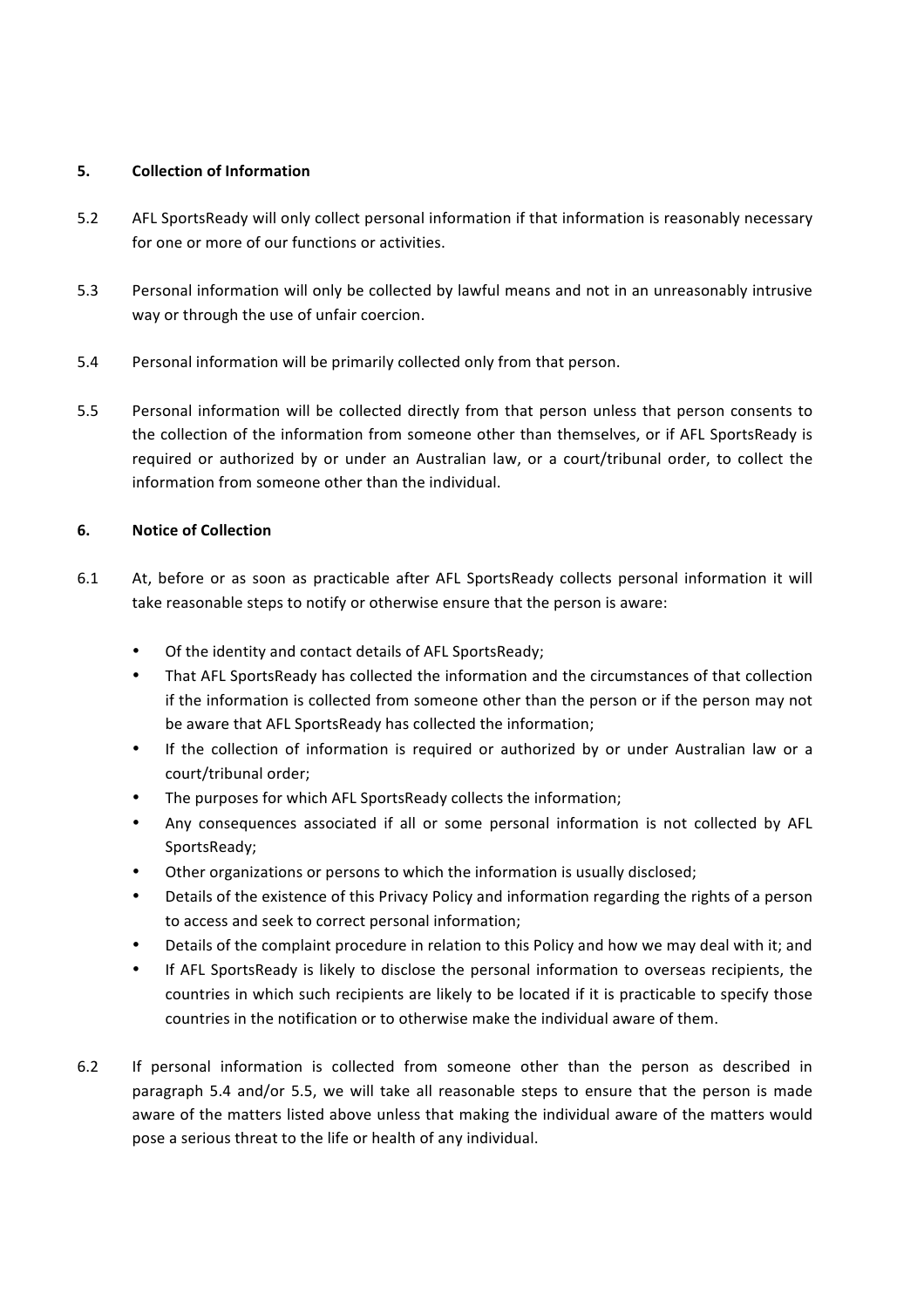# **7 Use and Disclosure**

- 7.1 We only use personal information for the purposes for which it was given to us, or for purposes which are primarily related to one of our functions or activities (the primary purpose).
- 7.2 Examples of purposes for which the personal information may be used includes but is not limited to:
	- Being able to communicate with you;
	- Carry out day to day administrative matters;
	- Fulfil any government reporting and/or statistical obligations;
	- Facilitate payment for work or invoicing for work completed;
	- Deliver employment, training and education services and report results;
	- Conduct appropriate credit, police and/or other checks that are reasonably necessary;
	- Advise you of other services that we provide, that may be of interest to you; and
	- To maintain your academic record.
- 7.3 In order to perform its functions as an employment, education and training provider and any other associated services it may be necessary by law or otherwise for AFL SportsReady to disclose information to third parties such as:
	- Government departments or agencies as necessary;
	- Statutory authorities as necessary;
	- Banks or credit providers for payroll purposes or credit related functions;
	- Other tertiary institutions if an application is made to transfer studies;
	- Potential host employers or potential trainees;
	- Your superannuation, financial or legal advisers or representatives;
	- Police or health providers in order to perform pre-employment checks such as Working With Children Checks or medical checks.
- 7.4 AFL SportsReady may be required to disclose personal information to a third party if we believe it is reasonably necessary or have a reasonable belief that one of the following applies:
	- You have consented to our disclosure of this information:
	- Lessening or preventing a serious threat to life, health or safety;
	- Taking appropriate action in relation to suspected unlawful activity or serious misconduct;
	- Locating a missing person;
	- It is reasonably necessary for establishing, exercising or defending a legal or equitable claim;
	- It is reasonably necessary for a confidential alternative dispute resolution processes;
	- It is necessary for a diplomatic or consular function or activity; or
	- It is necessary for certain Defence Force activities outside Australia.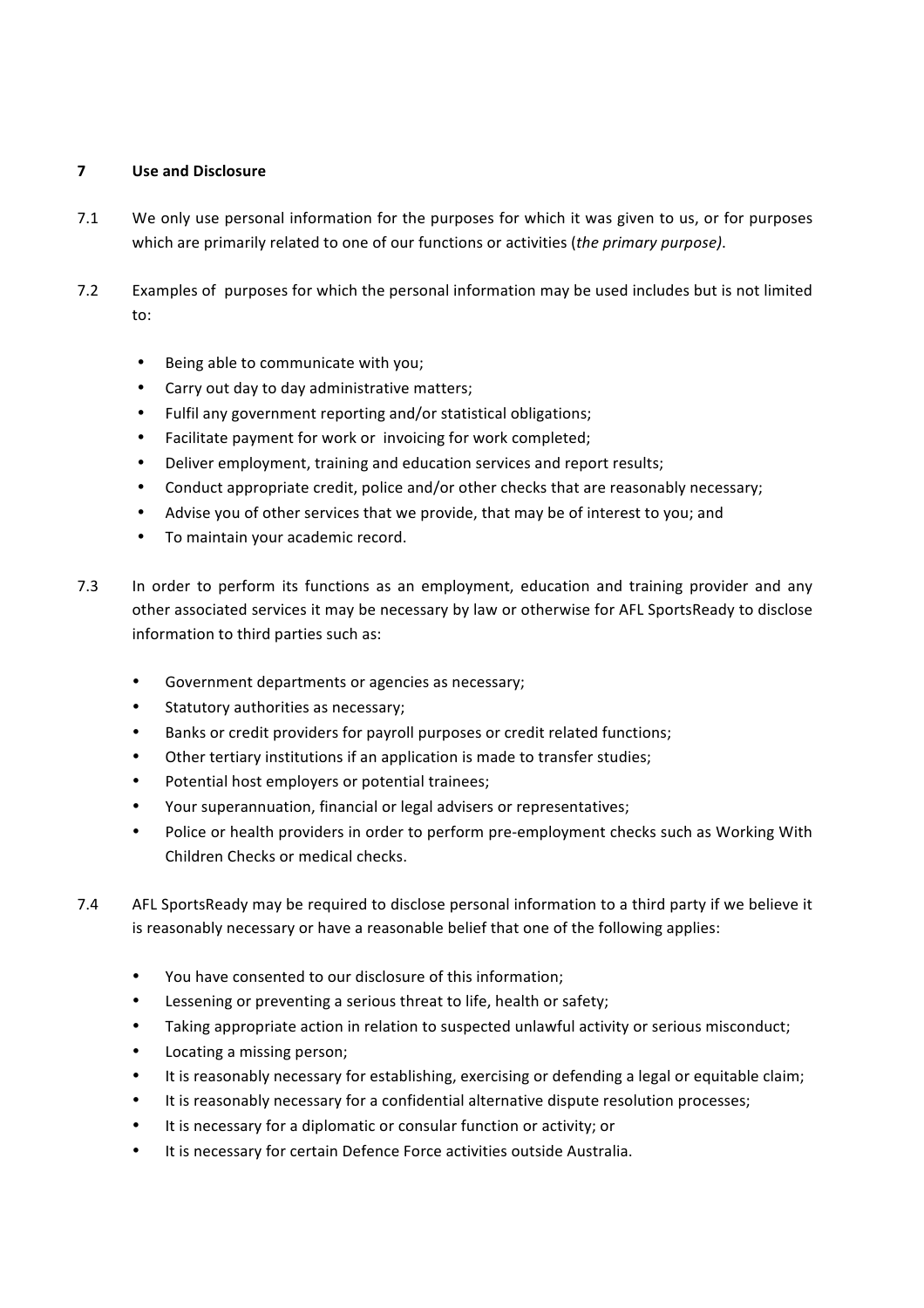- 7.5 AFL SportsReady may use the personal information for a purpose other than a primary purpose (*a* secondary purpose) if;
	- You consent to the use of this information for a secondary use or disclosure; or
	- Using or disclosing the information is required or authorised by law; or
	- You would reasonably expect us to use or disclose the information for that secondary purpose and the secondary purpose is:
		- **■** If the information is sensitive information the information is directly related to the primary purpose, or
		- **■** If the information is not sensitive information  $-$  the information is related to the primary purpose.

#### 8 **Additional Disclosure Particulars**

8.1 If AFL SportsReady uses or discloses information because it reasonably believes that the use or disclosure of the information is reasonably necessary for one or more enforcement related activities conducted by, or on behalf of, an enforcement body then AFL SportsReady will make a written note of the use or disclosure.

#### 9 **International Disclosure**

AFL SportsReady will not disclose personal information about a person to an overseas recipient unless the disclosure of the information is required or authorised by or under an Australian law or court/tribunal order.

## 10 Adoption, use or disclosure of government related identifiers

- 10.1 AFL SportsReady will not adopt a unique identifier of an individual that has been assigned by another organisation.
- 10.2 Where practicable we will not use or disclose an identifier assigned to an individual by a government agency.

## 11 **Direct Marketing**

- 11.1 AFL SportsReady may use personal information for the purposes of informing you about the range of facilities, services, benefits and opportunities available.
- 11.2 We do not use or disclose your personal information for the purposes of direct marketing unrelated products or services.
- 11.3 You may request not to receive direct marketing communications and we will provide an option for you to opt out of such communications.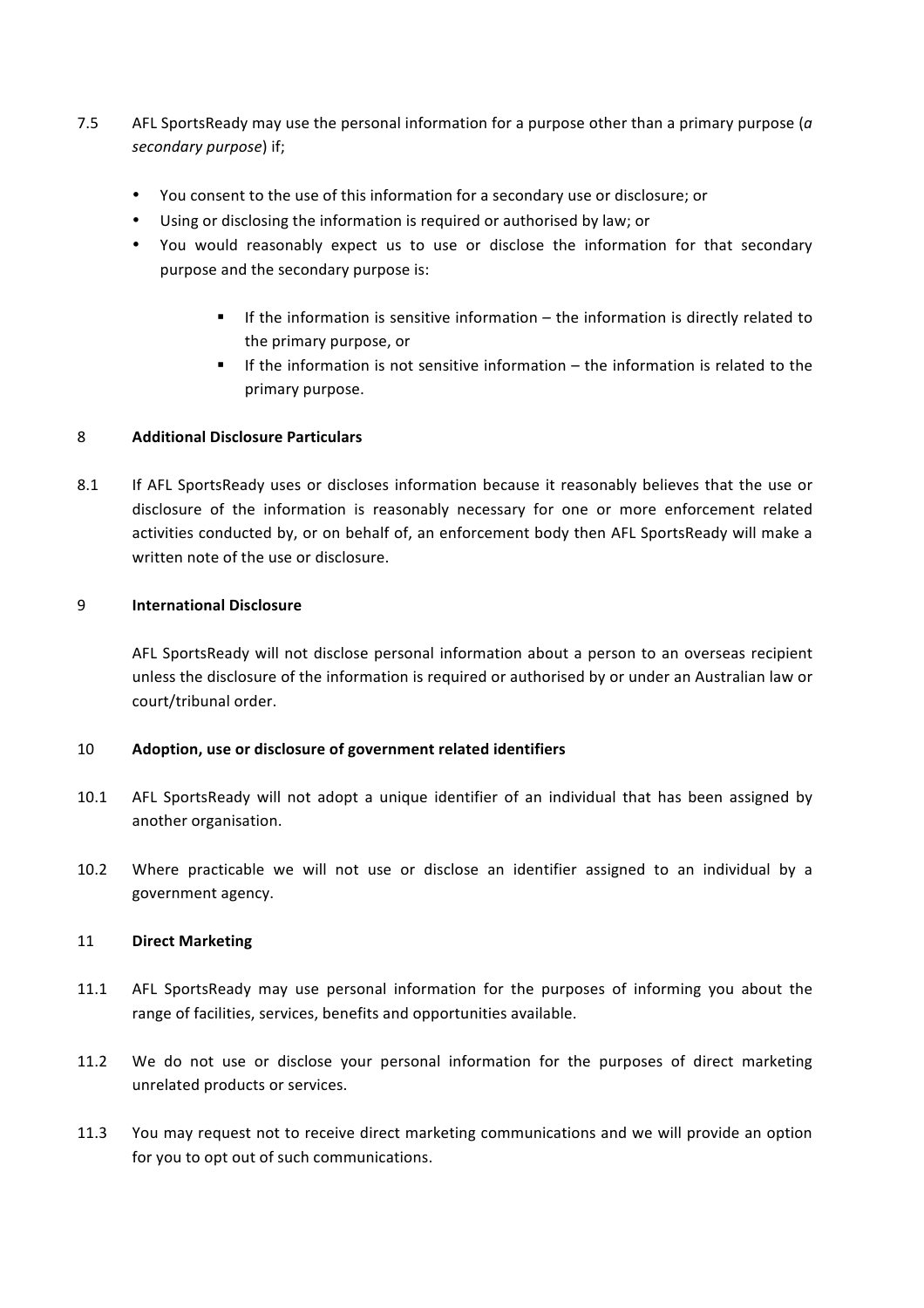11.4 AFL SportsReady will not use personal information for direct marketing if you have opted out.

#### 12 **Unsolicited Information**

If AFL SportsReady receives your personal information and did not request you to provide that information or kind of information which is included and could not have collected that information in the way prescribed by this policy or the information is not contained in a State or Commonwealth record, AFL SportsReady will destroy the information or ensure that the information is de-identified.

#### 13 **Anonymity**

Whenever it is lawful or practicable, you will have the option of not identifying yourself when dealing with AFL SportsReady. Due to the nature of the services being provided to you this will be in very limited cases.

#### **14 Quality of Information**

- 14.1 AFL SportsReady will take such steps as reasonable in the circumstances to ensure that the personal information that it collects, uses or discloses is accurate, up-to-date, complete and relevant.
- 14.2 We maintain and update the personal information we hold as necessary or when we are advised by individuals that their personal information has changed. We encourage employees and others to check pay-slips or invoices and advise appropriate sources if there are any errors in the information we hold. Where necessary we may contact you to check the accuracy of your personal information.

## **15 Security of Personal Information**

- 15.1 AFL SportsReady will take such steps as reasonable in the circumstances to protect the information from misuse, interference, loss, unauthorized access, modification and disclosure by having physical, electronic and procedural systems in place.
- 15.2 These steps include restrictions such as:
	- securing files in locked cabinets:
	- ensuing the locked cabinets are kept at premises that are accessible only to relevant staff;
	- password protection to access any personal information on the system.
- 15.3 If personal information is no longer required AFL SportsReady will take such steps as are reasonable in the circumstances to destroy the information or to ensure that the information is de-identified. Information will only be destroyed or de-identified after any statutory periods requiring it to be retained have passed.

#### **16 Access to Information and Correction of Your Personal Information**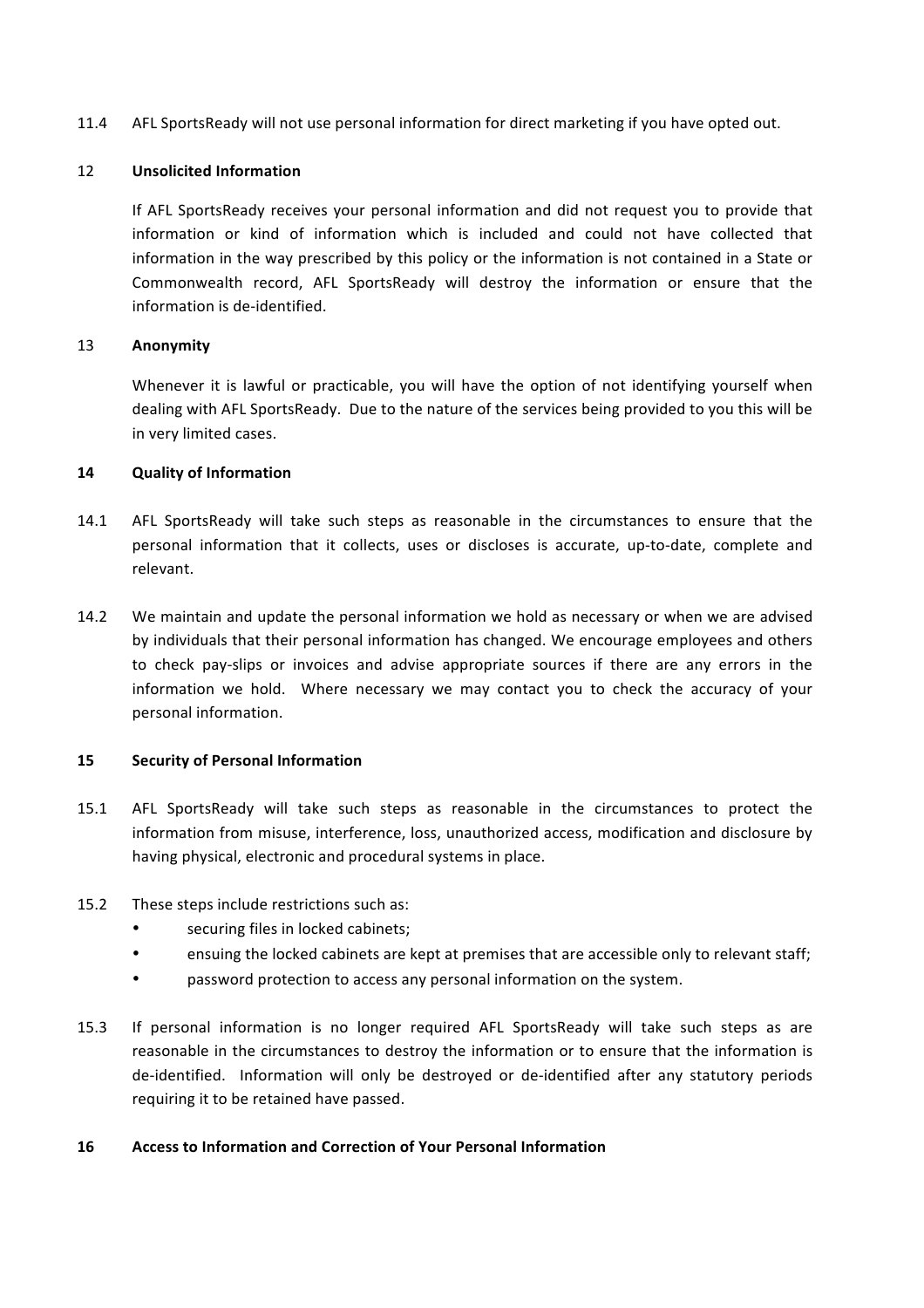*Access to your personal information*

- 16.1 SportsReady Education Students can access their academic records at all times by contacting the Student Experience Manager by phone, email or face to face. Requested information will be provided to participants in a timely fashion.
- 16.2 You have the right to request access to your personal information held by us. To request access, please call or write to AFL SportsReady's Legal Counsel on 03 8413 3500 or email info@aflsportsready.com.au.
- 16.3 If AFL SportsReady holds personal information about you we will, on request by you and provided we can verify your identity, give you access to that information unless:
	- there is a valid reason not to under Privacy Legislation or other relevant law;
	- eiving access would have an unreasonable impact on the privacy of other individuals;
	- the request for access is frivolous or vexatious; or
	- we believe that giving access would pose a serious threat to the life, health or safety of any individual, or to public health or public safety.
- 16.4 If AFL SportsReady refuses to give access to the personal information because of the above or to give access in the manner requested you, AFL SportsReady will give you a written notice that sets out:
	- the reasons for the refusal except to the extent that, having regard to the grounds for the refusal, it would be unreasonable to do so; and
	- the mechanisms available to complain about the refusal..
- 16.5 If any charges relate to fulfilling your request the charge will not be excessive and must not apply to the making of the request.

## *Correction of personal information*

- 16.6 If you ask us to correct your personal information we will do so provided that we can verify your identity.
- 16.7 If we refuse to do so, we will provide you with a written notice setting out the reasons for the refusal and the complaints procedure.
- 16.8 Upon your request we will take reasonable steps to associate a statement with the personal information that you believe it to be inaccurate, out of date, incomplete, wrong or misleading.

## 17 **Mandatory reporting of data breaches**

17.1 AFL SportsReady is committed to protecting your personal information and has a number of measures in place to ensure the security of this data.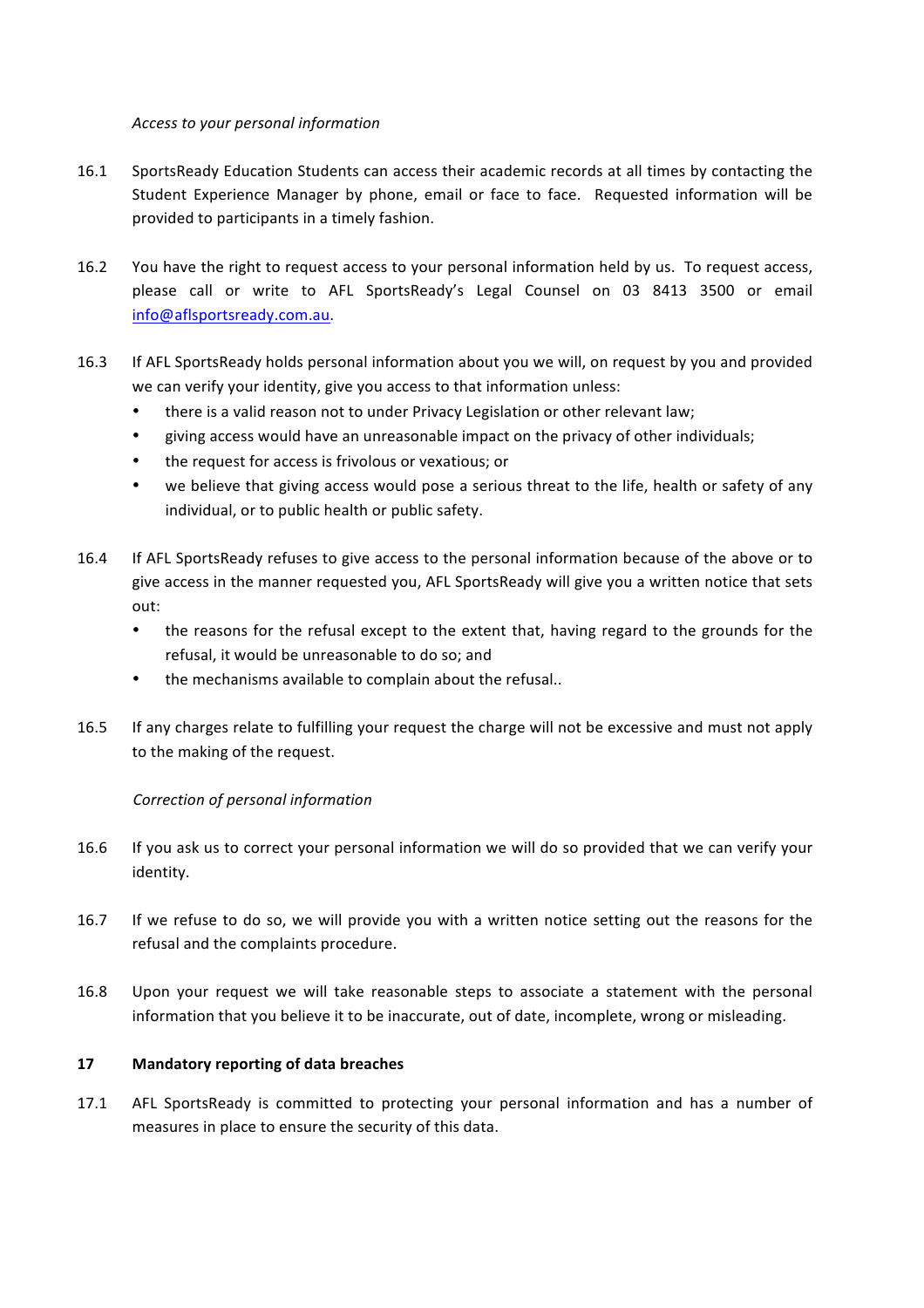- 17.2 As soon as AFL SportsReady is aware that a data breach has occurred AFL SportsReady will act in accordance with its Data Breach Response Policy.
- 17.3 If the breach is deemed a notifiable data breach by AFL SportsReady in accordance with its Data Breach Response Policy, AFL SportsReady will take immediate steps to minimize harm and promptly notify any individuals affected and advise them of the following:
	- the identity and contact details of AFL SportsReady ;
	- a description of the data breach;
	- the kinds of information concerned; and
	- recommendations about the steps individuals should take in response to the data breach.
- 17.4 As required, AFL SportsReady will also notify the Australian Information Commissioner of the notifiable data breach.

## **18 Global Data Protection Regulation**

Individuals covered by the Global Data Protection Regulation (GDPR) will have privacy matters addressed in accordance with AFL SportsReady's obligations under the GDPR as well as the APPs.

#### **19 Complaints Procedure**

- 19.1 In the event you have a grievance or complaint regarding a breach of this Privacy Policy, we encourage you to first raise this with your AFL SportsReady representative.
- 19.2 If you are unsatisfied, you may make your complaint in writing to:
	- a) For matters relating to AFL SportsReady, AFL SportsReady's Legal Counsel;
	- b) For students, the Chief Operating Officer using the Complaints and Appeals Form.

AFL SportsReady will investigate the circumstances of the complaint and respond to the individual as soon as possible (within 30 days)..

- 19.3 If after this process you remain unsatisfied you may advise the circumstances of the grievance or complaint to the most appropriate or both of the following:
	- The *Office of the Australian Information Commissioner* 1300 363 992 enquiries@oaic.gov.au www.oaic.gov.au

and/or for complaints relating to SportsReady Education:

• The *Australian Skills Qualification Authority* 1300 701 801 www.asqa.gov.au